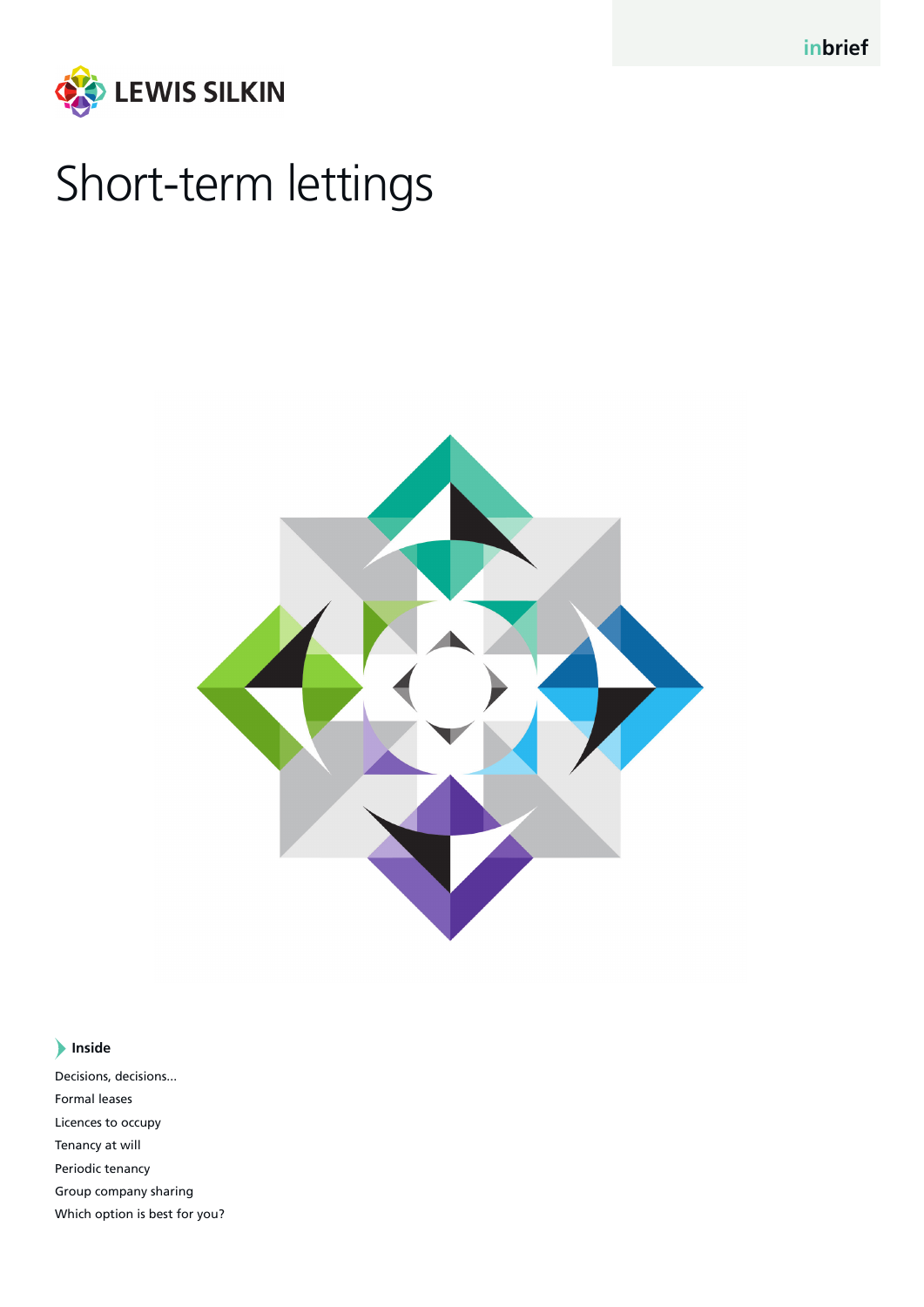# **inbrief**



# **Introduction**

If you are looking for new short-term premises for your business, did you know that there are actually a whole range of legal forms a short-term letting can take?

This Inbrief sets out the different options available for short-term occupation of business premises and considers the advantages and disadvantages associated with each.

# **Decisions, decisions...**

When looking to move into new premises many business owners will, in an ideal world, want a 'belts and braces' style lease, clearly setting out the key provisions such as rent and duration (known as term) and offering a high degree of security.

However, a formal lease may not be the most appropriate option if the premises are only required for a short period. Given the costs associated with drafting and negotiating a full lease, many landlords and indeed tenants may be unwilling to go down this route when cheaper options will suffice.

This note considers the following options:

- Leases
- **Licences**
- Tenancies at will
- Periodic Tenancies
- Group sharing arrangements

# **Formal leases**

# **What is a lease?**

A lease is the grant of the right to exclusive possession of premises for a specified period.

# **Advantages of a lease**

- It offers security for the tenant as there are only certain circumstances in which a lease can be brought to an end
- It records all of the key terms and provides certainty
- Exclusive possession of the premises is obtained (the landlord generally has limited rights of access)
- Certain leases will provide the tenant with a right to renew at the end of the term (called "security of tenure") under the Landlord and Tenant Act 1954 (LTA 1954)
- Flexibility for both the landlord and the tenant can be introduced by the insertion of a mutual rolling break lease or break options

at regular intervals

# **Disadvantages of a lease**

- A lease (even for a short term) tends to be a long document and it takes time to negotiate terms, meaning higher legal costs
- Obligations may be quite wide-ranging with the inevitable attendant liabilities and costs, as the landlord will pass full responsibility for the premises to the tenant
- Stamp Duty Land Tax (SDLT) may be payable on the lease

# **Licences to occupy**

# **What is a licence?**

A licence grants permission for a licensee to do something on a licensor's property. This permission prevents the act that is permitted from constituting a trespass. A licence is a personal right.

# **Advantages of a licence**

- A licence is generally a short document which can be prepared quickly and cheaply
- Obligations are not generally wide-ranging and liabilities can be significantly less than in a lease
- Often, an all-inclusive fee is payable, meaning that the rent includes a contribution towards insurance and service charge, rather than there being a complicated service charge regime and insurance provisions
- As a licensor is unable to bring a licence to an end for breach of contract, proceedings for possession may not be issued before expiry of the licence
- No SDLT is payable

# **Disadvantages of a licence**

- The licensee does not have the same control over the premises as it would have if it were tenant under a lease, as a licence does not confer exclusive possession
- A licence to occupy falls outside the LTA 1954 and confers no "security of tenure",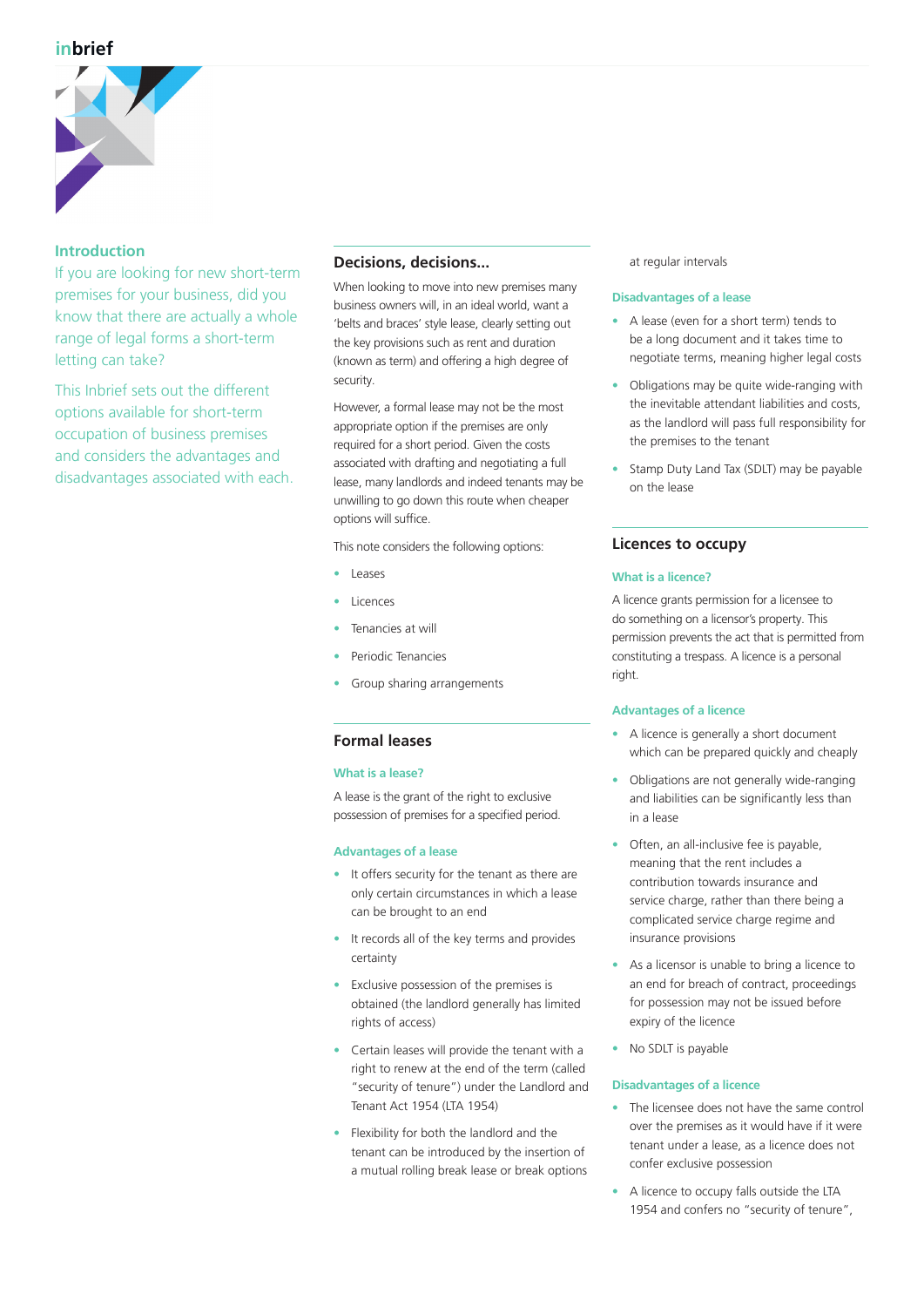

so it might not be suitable if these particular premises are really important to an occupier

# **Tenancies at will**

#### **What is a tenancy at will?**

A tenancy at will exists where there is occupation that may be terminated by either party at any time. It may come into existence expressly or via implication (e.g. where a tenant stays in possession beyond the contractual end of the lease). It can sometimes be difficult to distinguish a tenancy at will from a licence to occupy. Alternatively, if not drafted carefully, a tenancy at will can turn into a "period tenancy", which can have disastrous consequences for the landlord.

#### **Advantages of a tenancy at will**

- A tenancy at will is a short document and can be prepared quickly and cheaply
- A tenant has an exclusive right to occupy premises
- There is no SDLT payable
- A tenant at will can walk away at any time without giving notice

#### **Disadvantages of a tenancy at will**

- A tenancy at will falls outside the LTA 1954 and confers no security of tenure
- The landlord may state that the tenancy is at an end and that possession is to be given back immediately at any point. So this is not a good choice if you need certainty!

## **Periodic tenancies**

#### **What is a periodic tenancy?**

This is a tenancy with a term by reference to a period of time (e.g. a certain number of weeks, months, quarters or years), so the tenancy continues week to week/month to month, etc. until it is terminated by notice from the landlord or the tenant, expiring at the end of the relevant period. The tenancy may come into existence expressly or via implication where there is a landlord/tenant relationship and rent is paid by reference to a particular period of time.

#### **Advantages of a periodic tenancy**

- A short document (which can be prepared quickly and cheaply) may be used or there may be no document at all
- The rolling nature of the arrangement means renewal costs will not be an issue
- Notice served by the landlord must expire at the end of a relevant period, so possession cannot be demanded immediately
- A periodic tenancy cannot be contracted out of the security of tenure provisions of the LTA 1954, so a tenant has a right to call for a new lease at the end of the contractual term (subject to the landlord having grounds to oppose that request, in certain circumstances)

#### **Disadvantages of a periodic tenancy**

• The landlord may serve notice to terminate and seek to put a new agreement in place

## **Group company sharing**

#### **What is group sharing?**

Some leases permit a tenant to share occupation with a group company. This may be attractive to certain businesses. It is important to check the definition of a "group company" in the lease to ensure that the option applies.

# **Advantages of group sharing**

- An informal arrangement that does not require expensive and lengthy legal documentation
- The landlord's prior consent may not be required (check the lease)

## **Disadvantages of group sharing**

- It may not be possible under the lease sometimes, landlords are reluctant to permit sharing arrangements because this could dilute their control over the occupation of the premises
- There are likely to be conditions attached by the landlord, for example, ordinarily, the sharing of the property must be conducted in a way that avoids a landlord/

tenant relationship arising so that the group company does not acquire security of tenure under the LTA 1954

- The tenant may be wary of breaching its lease (e.g. by allowing a landlord/tenant relationship to arise, perhaps by the charging of rent, leading to the group company acquiring security of tenure) and facing a damages claim
- No exclusive possession
- Advice should be taken on corporate law/tax implications of group sharing

## **Informal arrangements**

In instances where an informal arrangement is entered into (perhaps by virtue of a letter or even following verbal communication), depending on the circumstances one of the above forms of letting is likely to be implied by law. If rent is being paid at regular intervals, for example once a week, a landlord may have inadvertently created a "periodic tenancy" and given his tenant security of tenure. On this basis, informal arrangements should be avoided.

## **What's in a name?**

It is important to note that, even when a notional label has been attributed to a particular arrangement, if any dispute should arise the substance of the whole agreement will be examined, including the rights, obligations and intentions of the parties in practice, in order to ascertain the legal status of the occupation. It is not uncommon to see, for example, a 'tenancy at will' being deemed a periodic tenancy by the courts.

## **Which option is best for me?**

A commercial lease provides the greatest security for a tenant and indeed a landlord. Many tenants would ideally choose to enter into a short commercial lease or agree a longer commercial lease with break options at regular intervals/on a rolling basis to enable early termination on notice.